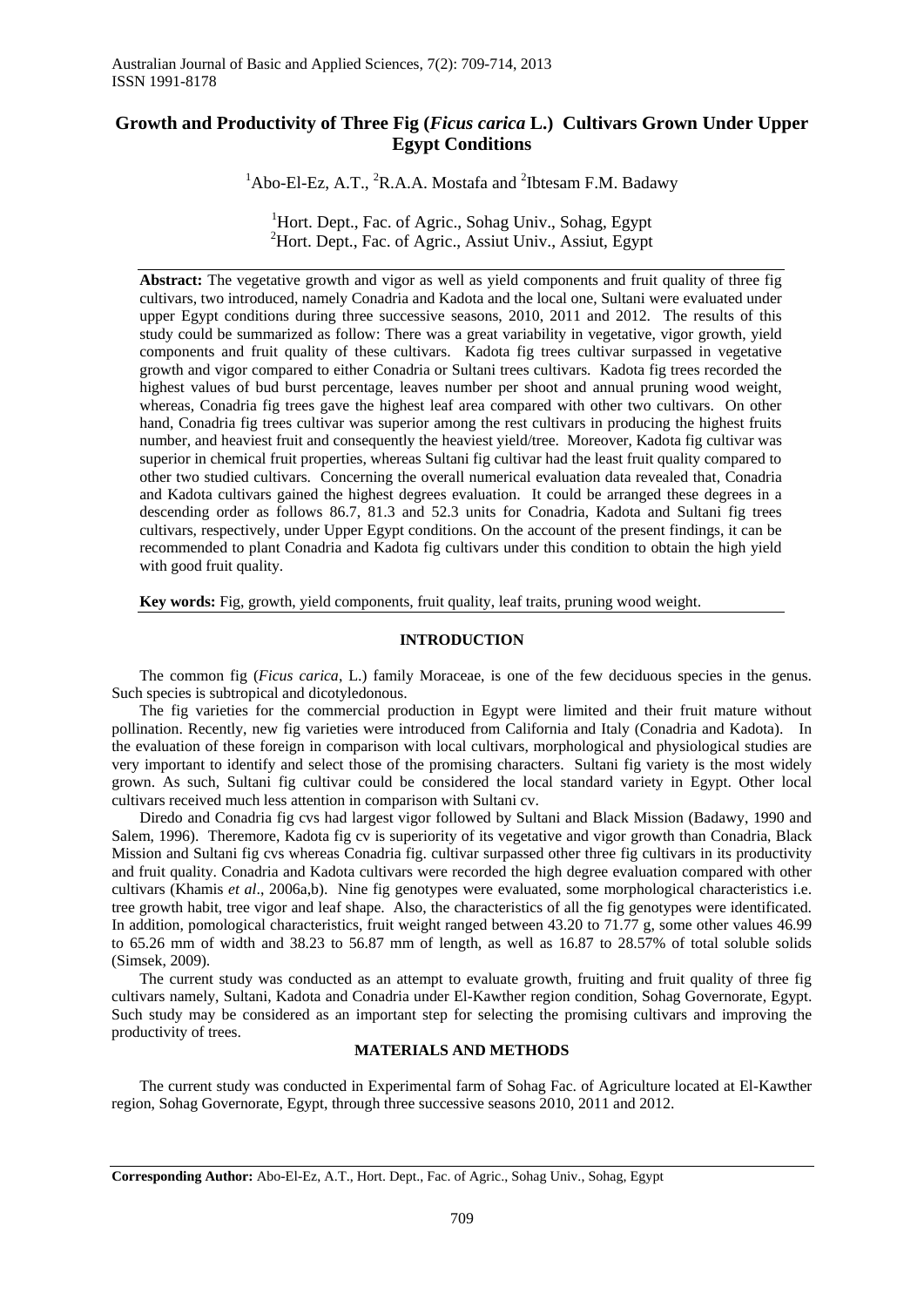This experiment was an attempt to evaluate the growth and productivity of one local and two introduced fig cultivars namely, Sultani, Kadota and Conadria under the environmental conditions of Sohag Governorate, Egypt.

The fig tree were about 7-year-old planted according to the square system at 4 meters apart, the soil orchard was calcareous sandy soil (18.8% CaCO<sub>3</sub>), irrigated by using drip system with specific management for fertilization and control of pests and diseases. The trees were winter pruned to equal number of bearing units (20 per tree with six buds).

Six trees of each cultivar nearly uniform in their vigor, size, shape and disease free, were selected. The complete randomized block design was followed with three replicates; each replicate was represented by two trees for each cultivar.

The following parameters were evaluated in all the three fig cultivars.

**1- Tree vigor**. Weight of next winter pruned wood per each tree in (kg) was determined in Jan. of each season on the basis of removed 1-year-old wood. The trees were pruned to leave 20 bearing units of 1-year-old wood each of 6 buds in first, second and third seasons of study.

**2- Bud burst percentage** was calculated according to the following equation:

# Number of opened buds per shoot

Bud burst  $% = \frac{1}{\text{Total number of by the number of body}}$ 

**3- Number of new current shoots** which sprouted during spring from buds along each bearing unit was also determined.

 $- x 100$ 

**4- Ultimate shoots length (cm) and number of leaves/shoot**. Six shoots per tree were tagged to record ultimate shoot length (cm) and number of leaves/shoot at the end of the growing seasons on the last week of Sep.

**5- Leaf area (cm<sup>2</sup> )**. On the last week of July, ten mature leaves per tree were randomly sampled. Leaf area was measured according to the following equation outlined by Ahmed and Morsy (1999).

Leaf area  $\text{(cm}^2\text{)} = 0.40 \text{ (0.79 x W}^2\text{)} + 15.33$ 

Where W was the maximum diameter of leaf (cm)

**6- Yield per tree**. The yield per tree (number and weight of fruits) of both "Boni-crop" (picked during May and June) and Main-crop (through June, July and August) were determined. The total number of fruit and their weight/tree/year were calculated.

**7- Fruit quality**. Fruit samples of the "Main-crop" were taken on the last week of July for the three tested cultivars to determine fruit weight (g), fruit length and diameter (cm). Total acidity was estimated as citric acid/100g fruit by titration with NaOH at 0.1N and phenolphthalene as an indicator according to A.O.A.C. (1975), total soluble solids (TSS) percentage was estimated by using the hand refractometer, TSS/acid ratio was obtained from the values of total soluble solids divided by the values of total acids.

# *General Evaluation of Tested Cultivars:*

Scoring evaluation of the studied of tested cultivars was calculated through their vegetative growth (bud burst %, wood pruning weight, leaves number and leaf area), yield components (total yield/tree, boni-crop and main-crop) and fruit quality (fruit weight, TSS and TSS/acid ratio). Hundred units were shared between the previous ten characteristics (10 units for each). Within each of these parameters the cultivar that recorded the uppermost values received all the units specified for it. Relative values due to the other tested cultivars were calculated. The following equation was used to determine these characters.

$$
Characters score = \sum \frac{B}{A} x 10
$$

 $A =$ The highest value recorded for studied character among all cultivars.

 $B =$  Value recorded for the specific character for considered cultivars.

The obtained data were statistically analyzed using the computer MSTAT-C statistical analysis package (Freed *et al*., 1989), and then LSD test was used to recognize the significance between the treatment means according to the procedure of Snedecor and Cochran (1972).

# **RESULTS AND DISCUSSION**

The evaluation of one local and two introduced fig cultivars grown under Sohag environmental conditions were carried out during three successive growing seasons of 2010, 2011 and 2012. The evaluation included vegetative growth, productivity of trees and fruit quality.

### *1- Vegetative Growth:*

Data present in Tables  $(1 \& 2)$  described the vigor and vegetative growth parameters of three investigated fig tree cultivars during 2010, 2011 and 2012 seasons. It is obvious from the data that, the results took similar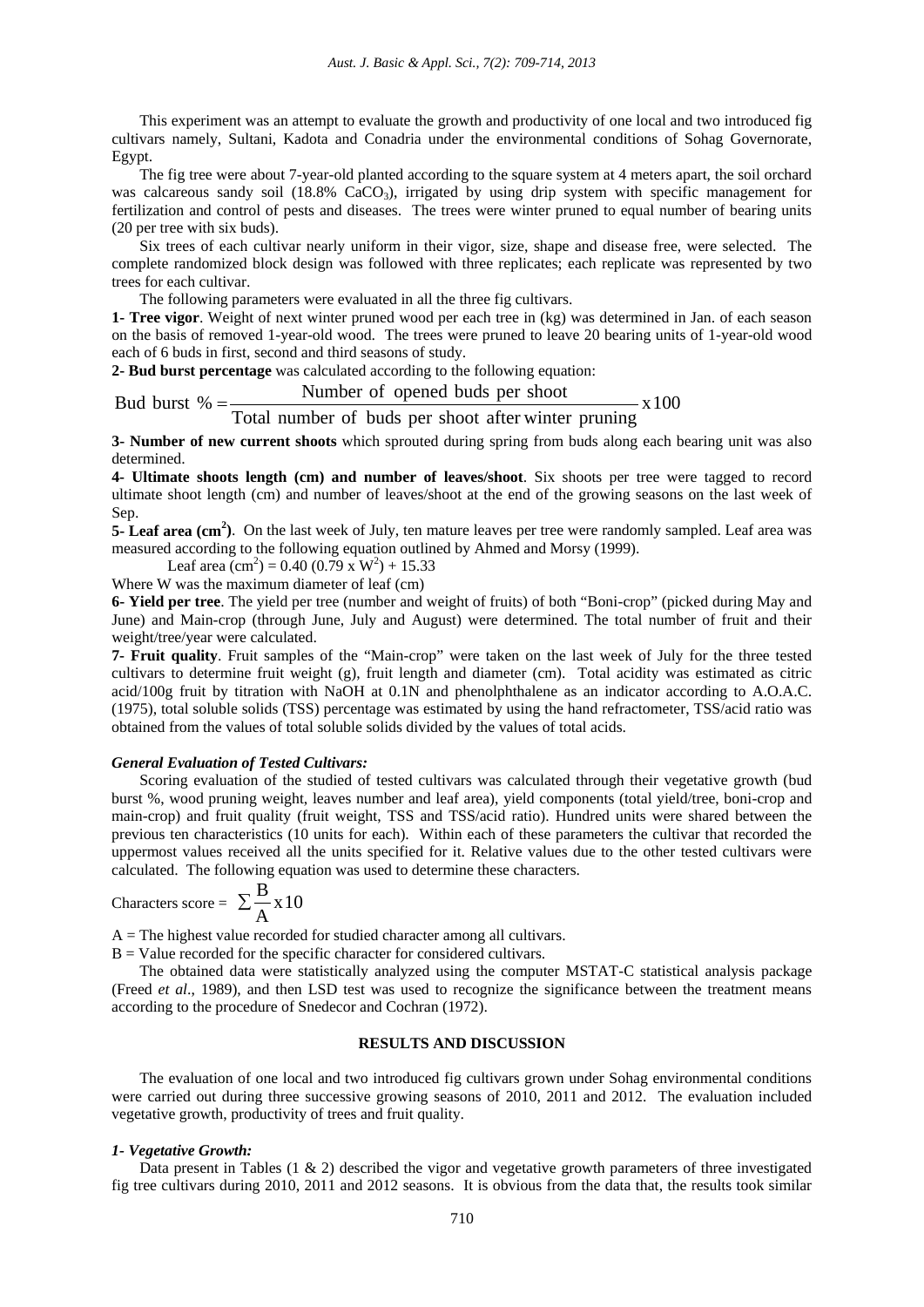trend during the three studied seasons. Data showed great varied in vegetative characteristics, i.e. bud burst percentage, shoots number per tree, shoot length and shoot thickness, as well as weight of annual pruning wood/tree, leaves number/tree and leaf area. Individual parameter of them might be used separately as an index for tree vigor of tested fig cultivar, especially, annual pruning wood weight, where it is the end result of tree activity through the previous season as food materials can be stored in all part of tree during summer and fall remain stored until the following spring. Each parameter could have an effect on or be influenced by another one or more. Accordingly, Kadota fig tree cultivar had the largest vigor followed by both Conadria and Sultani cultivars during the three studied seasons. Kadota fig trees had the highest values of bud burst percentage, shoots number pr tree and leaves number and hence the heaviest pruning wood weight compared to other two cultivars. On other hand, Conadria trees had the highest values of shoot thickness and leaf area, whereas, Sultani fig trees recorded the highest values of shoot length compared to other studied cultivars. The greatest vigorous fig was accompanied by the highest weight of winter pruned wood/tree. Contrarily, the less vigor cultivar was accompanied by the least amount of winter pruned wood/tree.

The recorded these parameters for Kadota cultivar were (41.58%, 191.1 shoot, 129.5 cm, 3.89 cm, 9.473 kg, 20.80 leaf and 394.9 cm<sup>2</sup> as an average of the three studied seasons) for bud burst percentage, shoots number, shoot length, shoot thickness, pruning wood weight, leaves number and leaf area, respectively. The corresponding of these parameters for Conadria and Sultani fig cultivars were (27.27%, 121.4 shoot, 124.5 cm, 4.23 cm, 6.772 kg, 14.53 leaf and 508.30 cm<sup>2</sup>) and (22.89%, 131.9 shoot, 156.7 cm, 2.91 cm, 6.463 kg, 15.73 leaf and  $426.2 \text{ cm}^2$  as an average of three studied seasons), respectively.

The increment percentage of annual pruned wood weight/Kadota tree over Conadria and Sultani trees were (39.88 and 46.57% as an average the three studied seasons), respectively.

Thus is can be concluded that Conadria trees more stout than other two studied fig cultivars in its vegetative growth and vigor. Such findings emphasized that fact the growth and vigor of trees depended on cultivar, environmental conditions and agricultural practices.

The above results were confirmed by Rokba *et al*. (1985), Badawy (1990), Salem (1996) and Khamis *et al*. (2006a). They found that Kadota and Conadria trees had the largest vigor than Sultani fig trees.

### *2- Yield and its Components:*

In this regard, yield expressed either weight (kg) or number of fruits produced per shoot and tree for both boni and main crops were investigated fruiting measurements.

Data presented in Tables  $(3 \& 4)$  show the fruits number of boni and main crops and consequently the total fruits number/tree, as well as the yield (kg) for boni and main crops and hence the final yield/tree for some fig cultivars in 2010, 2011 and 2012 seasons.

It is worth to mention that results reached almost similarly during three studied seasons. Such data in previously tables resulted the superiority of Conadria fig cultivar regarding their higher yield expressed as number and weight harvested fruits per tree followed in a descending order by Kadota cultivar. The least number and weight of total fruits/tree was found in Sultani fig cultivar during the three studied seasons. The obtained total number of fruits per tree was (169.67, 411.1 and 535.67 fruit as an average of the three studied seasons) for Sultani, Kadota and Conadria fig trees, respectively. The increment percentage of Conadria number fruits over Kadota and Sultani number fruits were (30.24 and 215.67% as an average of the three studied seasons), respectively. Also, it could be seen that the yield/tree was equivalent to number of fruits per tree. So, the corresponding yield/tree was attained (5.00, 14.33 and 24.58 kg/tree as an average of three studied seasons), respectively. As well as, the increment percentage of yield/Conadria tree over Kadota and Sultani trees was (71.53 and 491.6% as an average of the three studied seasons), respectively. Moreover, data showed that Conadria cultivar gave highest boni crop than other two studied cultivars, as either the number of fruits or yield weight/tree. On other hand, Sultani fig cultivar gave the least number and weight of yield/tree compared other two studied cultivar.

In general, Conadria cultivar was superior among the rest cultivars in inducing the largest fruit number and the heaviest yield/tree. Such increment in the yield/tree of Conadria and Kadota cultivars mainly due to increase the number of fruits/tree as a result of improving the bud burst percentage and flowering. This is a good evidence for the importance of leaf surface expansion in enhancing growth and fruiting potentiality since the important role them in accelerating carbohydrate and protein synthesis and movement which aids in encouraging cell division and development of meristematic tissues. In additional, the increment Conadria yield since the increasing of fruits number due to a good balance between vegetative growth and fruiting potentiality in alter to the later (Tables 1 and 2).

These results were confirmed with the findings of Rokba *et al*., 1985; Badawy, 1990; Salem, 1996 and Khamis *et al*., 2006b.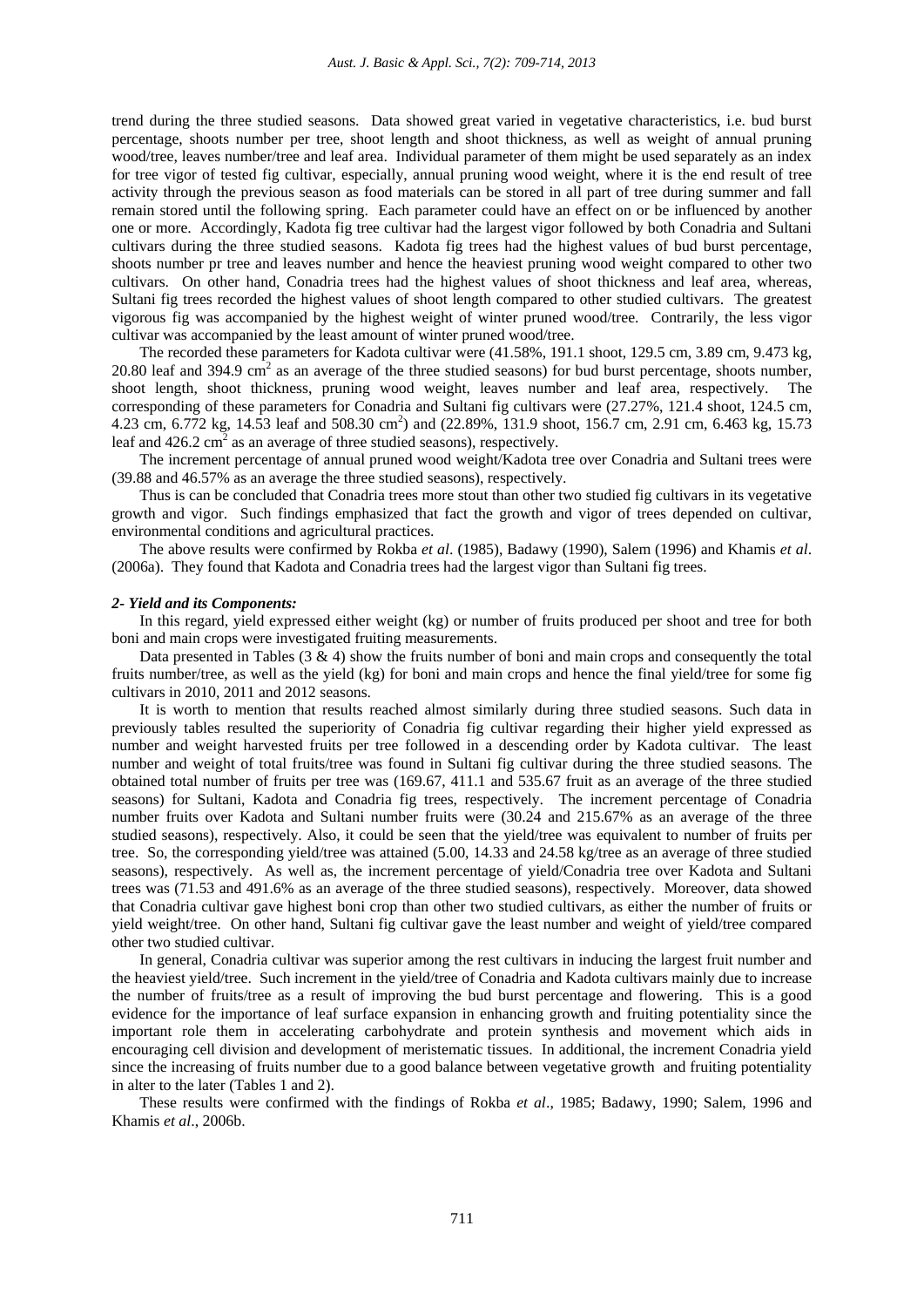Table 1: Bud burst %, shoot number/tree and length and thickness of shoots for the three fig trees cultivars during 2010, 2011 and 2012 seasons.

| Characters           |       |       | Bud burst % |       | Shoot number/tree          |       |       |          |       |       | Shoot length (cm)  |       | Shoot thickness (cm) |      |      |      |
|----------------------|-------|-------|-------------|-------|----------------------------|-------|-------|----------|-------|-------|--------------------|-------|----------------------|------|------|------|
| Season $\rightarrow$ | 2010  | 2011  | 2012        | Mean  | 2010                       | 2011  | 2012  | Mean     | 2010  | 2011  | 2012               | Mean  | 2010                 | 2011 | 2012 | Mean |
| ↓Cultivar            |       |       |             |       |                            |       |       |          |       |       |                    |       |                      |      |      |      |
| Sultani              | 22.92 | 22.87 | 22.90       | 22.89 | 124.9                      | 138.9 | 131.9 | 131.9    | 153.5 | 159.9 | 156.7              | 156.7 | 2.86                 | 2.97 | 2.90 | 2.91 |
| Kadota               | 41.99 | 41.16 | 41.58       | 41.58 | 180.5                      | 201.7 | 191.1 | 191.1    | 123.6 | 135.4 | 129.5              | 129.5 | 3.81                 | 3.92 | 3.94 | 3.89 |
| Conadria             | 26.88 | 27.64 | 27.29       | 27.27 | 114.8                      | 127.9 | 121.4 | 121.4    | 123.2 | 125.8 | 124.5              | 124.5 | 4.16                 | 4.25 | 4.28 | 4.23 |
| L.S.D.               | 1.02  | 1.49  | 0.83        | 0.45  | $\epsilon$ $\gamma$<br>ے ر | 5.8   | 4.8   | <u>.</u> | 2.9   | 2.6   | 27<br><u>، ، ،</u> | .     | 0.11                 | 0.12 | 0.09 | 0.05 |

Table 2: Leaves number, Leaf area and annual pruning wood weight/tree of the three fig trees cultivars during 2010, 2011 and 2012 seasons.

| Characters           |       |       | Leaves number/shoot |       |       | Leaf area $\text{cm}^{\sim}$ |       |       | Pruning wood weight/tree (kg) |       |       |       |  |
|----------------------|-------|-------|---------------------|-------|-------|------------------------------|-------|-------|-------------------------------|-------|-------|-------|--|
| Season $\rightarrow$ | 2010  | 2011  | 2012                | Mean  | 2010  | 2011                         | 2012  | Mean  | 2010                          | 2011  | 2012  | Mean  |  |
| ↓Cultivar            |       |       |                     |       |       |                              |       |       |                               |       |       |       |  |
| Sultani              | 16.47 | 14.96 | 15.76               | 15.73 | 453.7 | 398.1                        | 426.9 | 426.2 | 6.197                         | 6.727 | 6.467 | 6.463 |  |
| Kadota               | 21.06 | 20.21 | 21.14               | 20.80 | 397.0 | 392.6                        | 395.2 | 394.9 | 9.020                         | 9.930 | 9.470 | 9.473 |  |
| Conadria             | 14.88 | 14.28 | 14.43               | 14.53 | 503.3 | 512.9                        | 508.7 | 508.3 | 6.713                         | 6.857 | 6.747 | 6.772 |  |
| L.S.D.               | 0.31  | 0.34  | 0.28                | 0.14  | 30.0  | 56.5                         | 50.9  | 26.2  | 0.238                         | 0.290 | 0.234 | 0.112 |  |

**Table 3:** Fruits number/tree of boni, main and total crop for the three fig trees cultivars during 2010, 2011 and 2012 seasons.

| <b>Characters</b>    |       | No. of fruits/tree (boni-crop) |       |       |        |        | No. of fruits/tree (main-crop) |        |                       | Total fruits number/tree |        |        |
|----------------------|-------|--------------------------------|-------|-------|--------|--------|--------------------------------|--------|-----------------------|--------------------------|--------|--------|
| Season $\rightarrow$ | 2010  | 2011                           | 2012  | Mean  | 2010   | 2011   | 2012                           | Mean   | 2010                  | 2011                     | 2012   | Mean   |
| ↓Cultivar            |       |                                |       |       |        |        |                                |        |                       |                          |        |        |
| Sultani              | 2.93  | 2.80                           | 3.03  | 2.92  | 182.20 | 152.30 | 165.80                         | 166.77 | 185.10                | 155.10                   | 168.80 | 169.67 |
| Kadota               | 11.43 | 14.53                          | 13.07 | 13.01 | 322.00 | 473.70 | 398.50                         | 398.07 | 333.50                | 488.20                   | 411.60 | 411.10 |
| Conadria             | 22.80 | 24.73                          | 23.97 | 23.83 | 446.70 | 575.60 | 513.30                         | 511.87 | 469.50                | 600.30                   | 537.20 | 535.67 |
| L.S.D.               | 2.14  | 2.80                           | 1.93  | 0.92  | 11.7   | 36.6   | 10.6                           | 9.2    | $\sim$ $\sim$<br>12.3 | 34.8                     |        | 8.8    |

Table 4: Yield/tree (kg) of boni, main and total crop for the three fig trees cultivars during 2010, 2011 and 2012 seasons.

| <b>Characters</b> |       |       | Yield/tree (kg), boni-crop |       |        |        | Yield/tree (kg), main-crop |        | Total vield/tree (kg) |        |        |        |  |
|-------------------|-------|-------|----------------------------|-------|--------|--------|----------------------------|--------|-----------------------|--------|--------|--------|--|
| Season→           | 2010  | 2011  | 2012                       | Mean  | 2010   | 2011   | 2012                       | Mean   | 2010                  | 2011   | 2012   | Mean   |  |
| ↓Cultivar         |       |       |                            |       |        |        |                            |        |                       |        |        |        |  |
| Sultani           | 0.083 | 0.093 | 0.093                      | 0.090 | 4.800  | 5.020  | 4.910                      | 4.910  | 4.880                 | 5.110  | 5.000  | 5.000  |  |
| Kadota            | 0.400 | 0.520 | 0.460                      | 0.460 | 11.130 | 16.620 | 13.870                     | 3.870  | 11.530                | 17.140 | 14.330 | 14.330 |  |
| Conadria          | .040  | 1.150 | .100                       | .097  | 20.300 | 26.650 | 23.480                     | 23.480 | 21.340                | 27.800 | 24.580 | 24.570 |  |
| L.S.D.            | 0.093 | 0.088 | 0.093                      | 0.038 | 0.480  | 0.890  | 0.340                      | 0.190  | 0.140                 | 0.100  | 0.120  | 0.060  |  |

#### *3 – Fruit Quality:*

### *A- Fruit Physical Characteristics:*

Data presented in Table (5) indicated that Conadria trees gave the heaviest significantly fruit weight (in the main crop), whereas the lightest significantly one was recorded on Sultani trees and the intermediate fruit weight recorded on Kadota trees. The obtained fruit weight was (29.56, 34.80 and 45.82 g as an average of the three studied seasons) of Sultani, Kadota and Conadria cultivars, respectively. The increment percentage of Conadria fruit weight was (55.01 and 31.67% as an average the studied seasons) compared to Sultani and Kadota fruits, respectively.

Comparing the length, diameter and shape index of the three studied fruit cultivars, it could be concluded from, Table (5) that the length and diameter of fruits took a similar trend of the fruit weight, where the Conadria fruits recorded the highest values of length and diameter. However, the Sultani fruits recorded the least values of such traits. On other hand, Kadota fruit had the highest significantly shape index of fruits. The obtained fruit length was (3.82, 5.09 and 5.55 cm as an average the three studied seasons) of Sultani, Kadota and Conadria fruits, respectively. The corresponding fruit diameter and fruit shape index were (4.06, 4.50 & 5.20 cm) and (0.95, 1.13 and 1.07), respectively.

### *B – Fruit Chemical Constituents:*

Data presented in Table (6) indicated that Kadota fruits of (main crop) had the highest significantly values of the reducing sugars and total soluble solids and the least significantly values of total acidity (as citric acid), hence increased total soluble solids/acid ratio compared to other two studied fruits. Contrary, Sultani fruits had a significantly decreased in reducing sugars, total soluble solids and total soluble solids/acid ratio and significantly increased in total acidity. However, the intermediate values of such fruit traits recorded of Conadria fruits. The chemical constituents of Kadota fruits were (18.32%, 25.80%, 0.123% and 209.5 as an average the three studied seasons) for reducing sugars, total soluble solids, acidity and total soluble solids/acid ratio, respectively. The corresponding these values of Conadria and Sultani fruits were (18.15%, 24.64%, 0.197% and 125.4) and (14.66%, 20.33%, 0.206% and 98.9), respectively. Hence, the increment percentage of Kadota fruit TSS/acid ratio was (111.62 and 67.07% as an average of the three studied seasons) over the Sultani and Conadria fruits, respectively.

In general, it can be concluded that Conadria cultivar surpassed other two fig cultivars in its fruit weight and size, whereas, Kadota cultivar surpassed in its fruit eating quality. Such results may be due to improving the leaf area surface expansion, induce an increasing in fruit growth rate and advanced their ripening since a better supply of food material (carbohydrates) that are manufactured in the leaves.

The findings emphasized that fact the growth, vigor and productivity of trees depended on cultivar, environmental conditions and agricultural practices. These results are in line with those reported by Krezdorn and Adriance (1961), Rokba *et al*. (1985), Badawy (1990), Salem (1996), Khamis *et al*. (2006b) and Simsek (2009). They concluded from their studies that the fruit weight and size of fig is generally classified to large,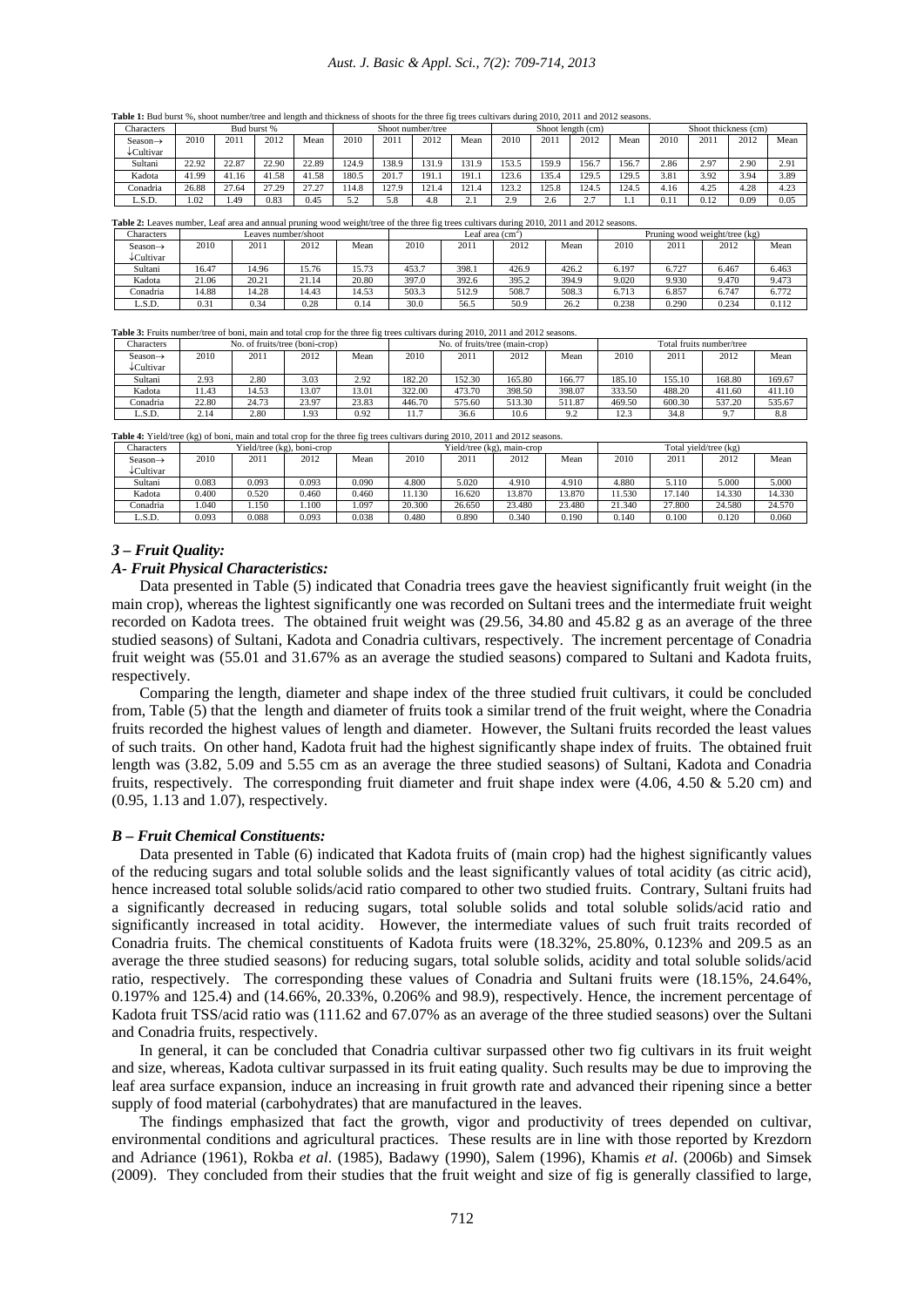medium or small as well as fruit chemical constituents is great variability. Additionally, Conadria and Kadota cultivars surpassed in their fruit quality than Sultani cultivar.

| Characters                                    |       | Fruit weight (gm) |       |       | Fruit height (cm) |      |      |      |      |      | Fruit diameter (cm) |      | Fruit shape index (H/D) |      |             |         |
|-----------------------------------------------|-------|-------------------|-------|-------|-------------------|------|------|------|------|------|---------------------|------|-------------------------|------|-------------|---------|
| Season $\rightarrow$<br>$\downarrow$ Cultivar | 2010  | 2011              | 2012  | Mean  | 2010              | 2011 | 2012 | Mean | 2010 | 2011 | 2012                | Mean | 2010                    | 2011 | 2012        | Mean    |
| Sultani                                       | 26.30 | 32.82             | 29.56 | 29.56 | 3.50              | , 14 | 3.82 | 3.82 | 4.01 | 4.11 | 4.06                | 4.06 | 0.88                    | 0.99 | 0.98        | 0.95    |
| Kadota                                        | 34.53 | 35.07             | 34.80 | 34.80 | 4.97              | 5.20 | 5.09 | 5.08 | 4.40 | 4.60 | 4.50                | 4.50 | 1.12                    | 1.13 | $\sim$<br>. | $1.1 -$ |
| Conadria                                      | 45.44 | 46.29             | 45.74 | 45.82 | 5.40              | 5.70 | 5.55 | 5.55 | 5.14 | 5.26 | $5.2^{\circ}$       | 5.20 | .05                     | 1.08 | 1.07        | 1.07    |
| L.S.D.                                        | 1.48  | 0.98              | 0.58  | 0.43  | 0.34              | 0.40 | 0.23 | 0.11 | 0.18 | 0.15 | 0.11                | 0.06 | 0.04                    | 0.05 | 0.05        | 0.03    |

**Table 5:** Some of physical fruit traits for the three fig cultivars during 2010, 2011 and 2012 seasons.

**Table 6:** Fruit chemical constituents for the three fig cultivars during 2010, 2011 and 2012 seasons.

| <b>Characters</b>   |       |       | Reducing sugar % |       | T.S.S. % |       |       |       |       |       | Acidity % |       | TSS/acid ratio |          |       |       |
|---------------------|-------|-------|------------------|-------|----------|-------|-------|-------|-------|-------|-----------|-------|----------------|----------|-------|-------|
| Season→<br>Cultivar | 2010  | 2011  | 2012             | Mean  | 2010     | 2011  | 2012  | Mean  | 2010  | 2011  | 2012      | Mean  | 2010           | 2011     | 2012  | Mean  |
| Sultani             | 14.34 | 14.91 | 14.73            | 4.66  | 20.00    | 20.65 | 20.33 | 20.33 | 0.207 | 0.203 | 0.207     | 0.206 | 96.8           | 101.6    | 98.4  | 98.9  |
| Kadota              | 18.00 | 18.56 | 8.40             | 18.32 | 25.40    | 26.20 | 25.80 | 25.80 | 0.123 | 0.123 | 0.123     | 0.123 | 206.3          | 212.8    | 209.5 | 209.5 |
| Conadria            | 17.92 | 18.40 | 18.13            | 18.15 | 24.13    | 25.15 | 24.64 | 24.64 | 0.197 | 0.195 | 0.199     | 0.197 | 122.8          | 128.0    | 125.4 | 125.  |
| L.S.D.              | 0.06  | 0.11  | 0.12             | 0.05  | 0.12     | 0.08  | 0.10  | 0.05  | 0.019 | 0.012 | 0.02      | 0.08  | 19.8           | 172<br>. | 2.08  | 8.9   |

### *General Evaluation of Three Fig Cultivar:*

It is quite evident from Table (7) that general evaluation of some fig trees cultivars as an average of three studied seasons. Obtained data according to vegetative growth, yield and fruit quality emphasized the prementioned trends, where the Conadria cultivar gained the highest recorded scores (86.74 units) such cultivar recorded similar values according to vegetative growth and yield/tree (31.2 & 30 units), respectively.

Contrarily, Sultani cultivar recorded the least total score (52.26 units). It could be arranged these scores in an ascending order as follows 52.26, 81.29 and 86.74 units for Sultani, Kadota and Conadria fig cultivars, respectively. These findings might be due to both of the Kadota and Conadria trees had a good vegetative growth and vigor (37.77  $\&$  31.2 units), consequently improve the final yield (15.93  $\&$  30.0 units) and fruit quality (27.59 & 25.54 units). Such improvement was previously explained.

| Characters                          |       |         | Vegetative growth |      |       |       | Yield components |        |       |        |            | Grand    |       |       |
|-------------------------------------|-------|---------|-------------------|------|-------|-------|------------------|--------|-------|--------|------------|----------|-------|-------|
| Score Units                         | Bud   | Pruning | Leaves            | Leai | Total | Boni- | Main-            | Total  | Total | Fruit  | <b>TSS</b> | TSS/acid | Total | total |
| $\downarrow$ Cultivar $\rightarrow$ | burst | wood    | no/               | area |       | crop  | crop             | vield/ |       | weight | $\%$       | ratio    |       |       |
|                                     | %     | weight  | shoot             |      |       |       |                  | tree   |       |        |            |          |       |       |
|                                     | 10    | 10      | 10                | 10   | 40    | 10    | 10               | 10     | 30    | 10     | 10         | 10       | 30    |       |
| Sultani                             | 5.5   | 6.82    | 7.56              | 8.38 | 28.26 | 0.82  | 2.09             | 2.04   | 4.95  | 6.45   | 7.88       | 4.72     | 19.0  | 52.26 |
| Kadota                              | 10.0  | 10.0    | 10.0              | 7.77 | 37.77 | 4.19  | 5.91             | 5.83   | 15.93 | 7.59   | 10.0       | 10.0     | 27.59 | 81.29 |
| Conadria                            | 6.6   | 7.15    | 6.98              | 10.0 | 31.2  | 10.0  | 10.0             | 10.0   | 30.0  | 10.0   | 9.55       | 5.99     | 25.54 | 86.74 |

**Table 7:** General evaluation of the three fig cultivars for growth, yield and fruit quality as an average of the three studied seasons.

These results emphasized the importance role of growth and vigor of trees to obtain the high yield, in addition to improve the fruit quality. Generally, it may be concluded that where both Kadota and Conadria trees gained the highest scores, hence, must be planted these fig tree cultivars to obtain the high yield with good fruit quality under this area condition. Furthermore, the best one is Conadria trees since the highly production.

### **REFERENCES**

Ahmed, F.F. and M.H. Morsy, 1999. A new method for measuring leaf area in different fruit species. Minia J. Agric. Res. and Develop., 19(1): 96-105.

Association of Official Agricultural Chemists, 1975. Official Methods of analysis. A.O.A.C. 12<sup>th</sup> Ed. Published by A.O.A.C., Washington, D.C., U.S.A.

Badawy, A.A., 1990. Evaluation of some introduced and local fig cultivars under Assiut climatic conditions. M.Sc. Thesis, Fac. of Agric., Assiut Univ.

Freed, R.S.P., S.P. Eisensmith, S. Goetez, D. Reicosky, V.W. Smail and P. Wolberg, 1989. User's Guide to MSTAT-C A software program for the design, management and analysis of agronomic research experiments. Michigan State University, U.S.A.

Khamis, M.A., Kh.A. Bakry, M.E. El-Sayed and A.M. El-Husseiny, 2006a. Evaluation of some fig cultivar in Egypt. 1- Vegetative growth and nutritional status. J. Biol. Chem. Environ. Sci., 1(2): 87-104.

Khamis, M.A., Kh.A. Bakry, M.E. El-Sayed and A.M. El-Husseiny, 2006b. Evaluation of some fig cultivar in Egypt. 2- Fruiting and fruit quality. J. Biol. Chem. Environ. Sci., 1(2): 105-116.

Krezdorn, A.H. and G.W. Adriance, 1961. Fig growing in the South. Agric. Hand Book Agric. Res. Service U.S.D.A. Washington, D.C.

Rokba, A.M., A.H. Shaheen, A.A. Etman and M.A. Zahran, 1985. Fruit trees collection farm in King Mariut. 1- Agrobiological characteristics and evaluation of some fig (*Ficus carica*, Risse) cultivars. J. Agric. Res. Tanta Univ., 7(1): 318-332.

Salem, M.M., 1996. Evaluated of some fig cultivars under conditions of Sharkia Governorate. M.Sc. Thesis, Fac. of Agriculture, Zagazig Univ.